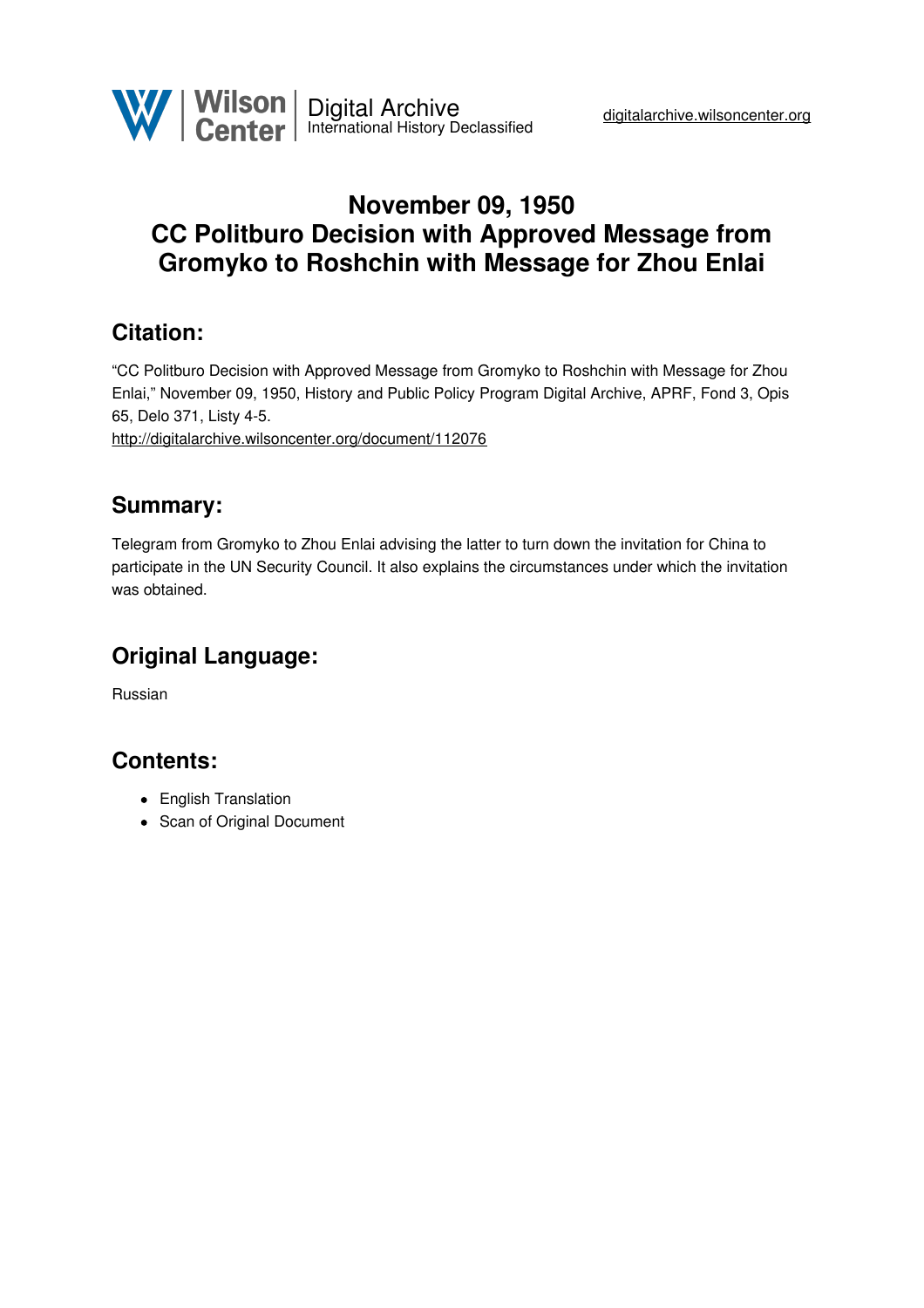ALL-UNION COMMUNIST PARTY (bolsheviks), CENTRAL COMMITTEE

No. P78/448 To Bulganin, Molotov, Gromyko. 9 November 1950 Excerpt from protocol No. 78 of the meeting of the Politburo CC VKP(b) [Central Committee, All-Union Communist Party (bolshevik)]

Decision of 9 November 1950 448.- Question of MID USSR.

To confirm the attached draft of a telegram to Comrade Roshchin on the question of the participation of China in the Security Council. SECRETARY CC To p.448(op) pr.PB

No.78 **BEIJING** SOVIET AMBASSADOR For transmission to Zhou Enlai.

I have received your telegram with the request for a consultation on the question of the participation of China in the [UN] Security Council.

In our opinion two variants are possible.

The first variant [is] to refuse to accept the invitation in the manner in which it was formulated in the Security Council. Motives: the invitation deprives the Chinese people's republic of the right to discuss in the Security Council the most urgent questions of China, in particular the question of the military intervention in Korea and the question of the seizure of Taiwan by the United States of America, its right being limited only to the review of the report of MacArthur.

The second variant [is] to accept the invitation and to commission the Chinese delegation to make a statement in the Security Council on all the abovementioned questions, turning the discussion of the question into an indictment of the USA. If they do not allow the Chinese delegation fully to lay out its position, the Chinese delegation will walk out of the meeting and refuse to discuss even one report of MacArthur.

It seems to us that the first variant is more advisable.

You should not connect yourself to the conduct of the Soviet delegate in the Security Council, where he voted for the resolution of the English delegate [Gladwyn] Jebb, especially since, speaking between us, Soviet delegate [Jacob] Malik did not have an instruction to vote for the English resolution, but had a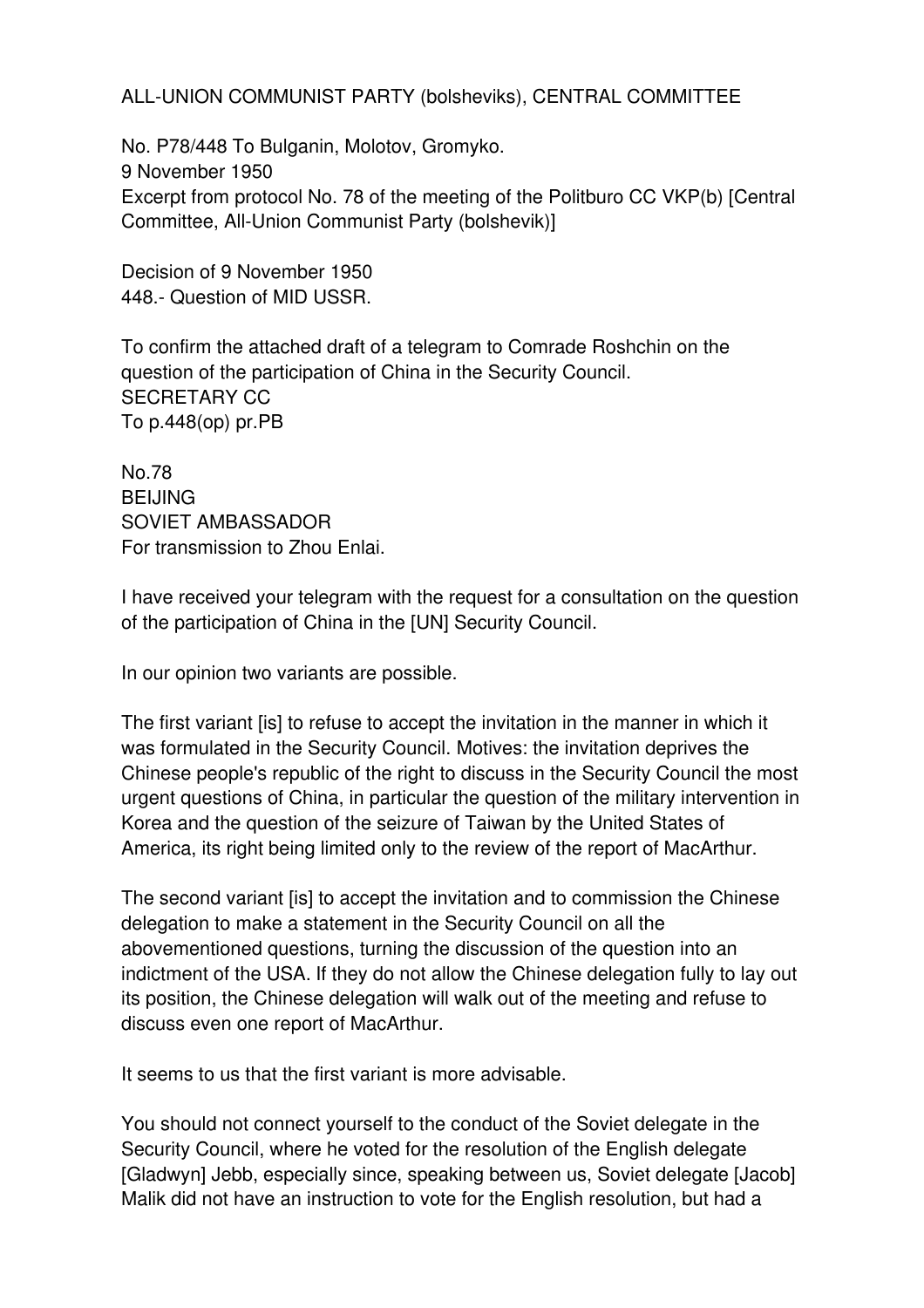direct directive to put in a veto if the Soviet resolution was rejected. Malik apparently was carried away by the fact that he had nevertheless forced the Americans to vote in favor of inviting China, but he did not take into account that the form of the invitation adopted by the Security Council would place China in a disadvantageous position.

Telegraph the fulfillment. A. GROMYKO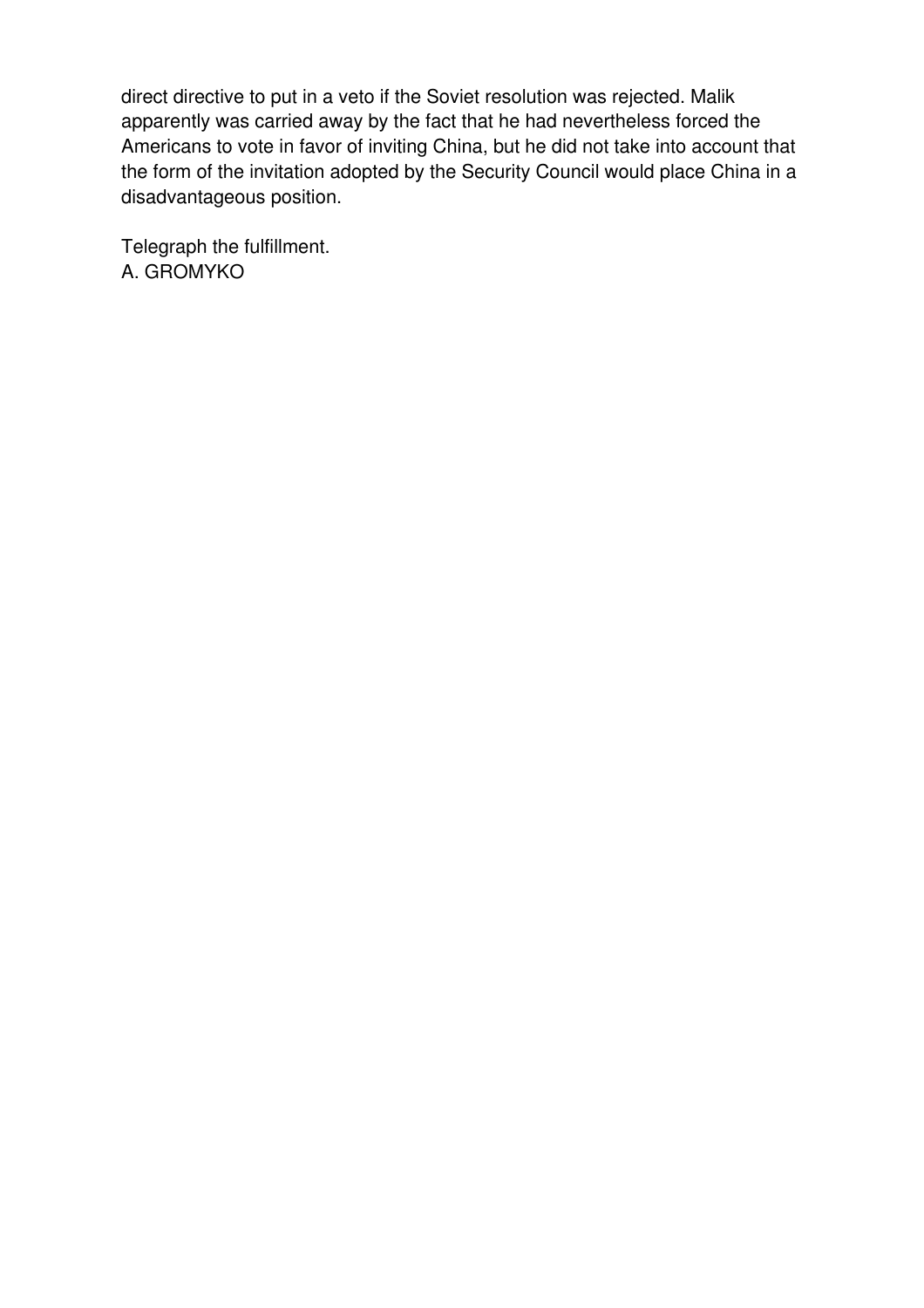10. 11. 50

 $\sim$   $\cdot$ 

#### ПЕКИН СОВПОСОЛ

#### лля передачи ЧЖОУ ЭНЬ-ЛАЮ.

137

Вашу телеграмму с просьбой о консультации по вопросу участия Китая в Совете Безопасности получили.

По нашему мнению возможны два варианта.

Первый вариант - отказаться от принятия приглашения в том виде, как оно формулировано в Совете Безопасности. Мотиви: приглашение лишает Китайскую Народную республику права обсудить в Совете Безопасности наиболее наболевшие вопросы Китая, а именно, вопрос с военной интервенции США в Корее и вопрос о захвате Тайвана Соединенными Штатами Америки, эграничивая ее права лить рассмотрением рапорта Макартура.

Второй вариант - принять приглашение и поручить китайской далегации выступить в Совете Безопасности по всем упомя нутым выше вопросам, превратив обсуждение вопроса в обвинительный акт против США. Если не ладут китайской делегации полностью развернуть ее позицию, китайская делегация должна покинуть зал заседаний и отказаться от обсуждения одного лиць рапорта Макартура.

Нам кажется, что первый варнант более целесообразен. Поведение советского делегата в Совете Безопасности, где он голосовал за резолюцию английского делегата Джебба, не должно вас связывать, тем более, что, говоря между нами, советский делегат Малик не имел указания голосовать за английскую резолюцию, а имел прямую директиву в случае откло-

85